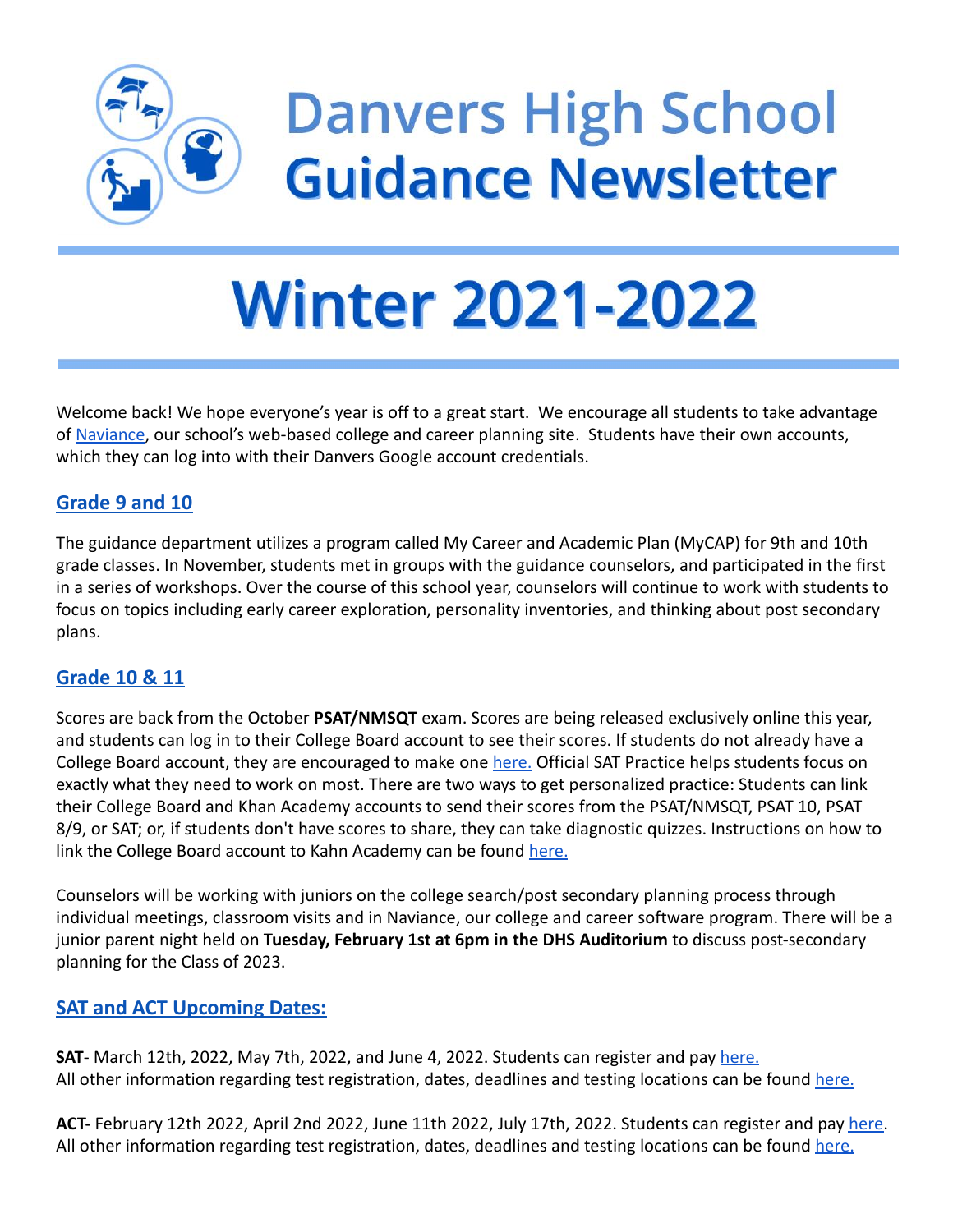## **Class of 2022 Updates**

- **●** 55 percent of the senior class have submitted college applications, and the guidance department has processed close to 1,000 sets of admission materials. Seniors should continue to work on their Common Application or the college's own application, request transcripts and teacher recommendations on *Naviance,* and send SAT/ACT scores directly to colleges. **PLEASE BE AWARE OF COLLEGE APPLICATION DEADLINES.**. *Requests for transcripts and letters of recommendation must be made via Naviance at least 10 school days in advance of deadlines.*
- **●** Transcript requests and requests for letters of recommendation **MUST** be made via Naviance at least 10 school days prior to any application deadline!
- **●** Colleges do NOT accept SAT/ACT scores from the Guidance Department. Official scores MUST be sent by the student through their College Board/ACT accounts. It is the students' responsibility to be sure scores are sent by the testing agency if required.
- Seniors interested in **North Shore Community College** will have the opportunity to participate in **On-the-Spot Admissions** on **Tuesday, December 14th**. A representative from North Shore will work with prospective students on their application and give them a decision on the spot. Students can sign up through their counselor or with Ms. Saggese in the Guidance Office.

#### **Financial Aid**

A Virtual FAFSA day is being held **Wednesday, December 15th** through the Massachusetts Association of Student Financial Aid Administration (MASFAA). Click [here for details and registration info.](https://masfaa.org/fafsaday/)

The FAFSA can be filed as early as October  $1^{st}$ , and each college has their own priority deadline, which can be found on their website. Some colleges also require the [CSS Profile form](https://cssprofile.collegeboard.org/) as well.

The FAFSA is how you get access to financial aid from the government and from your college. Students who submit the FAFSA get \$15,000 per year (on average) in financial aid-- via a combination of grants, work-study, and loans. Many private/outside/merit scholarships also require the FAFSA.

#### **The FAFSA Made Easier Tool for DHS Students**

This year DHS has partnered with Going Merry, to provide you with "The FAFSA® Made Easier," a more user-friendly version of the government form. Seniors were given the opportunity to create an account during Community Block in October, so your family can start using "FAFSA Made Easier"!

This new free service will guide you through the FAFSA and then submit it on your behalf. Going Merry asks each question one at a time in an easy to read format, re-words difficult questions and provides visual aids to answer the financial/tax questions. Going Merry's FAFSA Made Easier opened **October 12, 2021**.

To complete the FAFSA Made Easier, you will need the following documents: